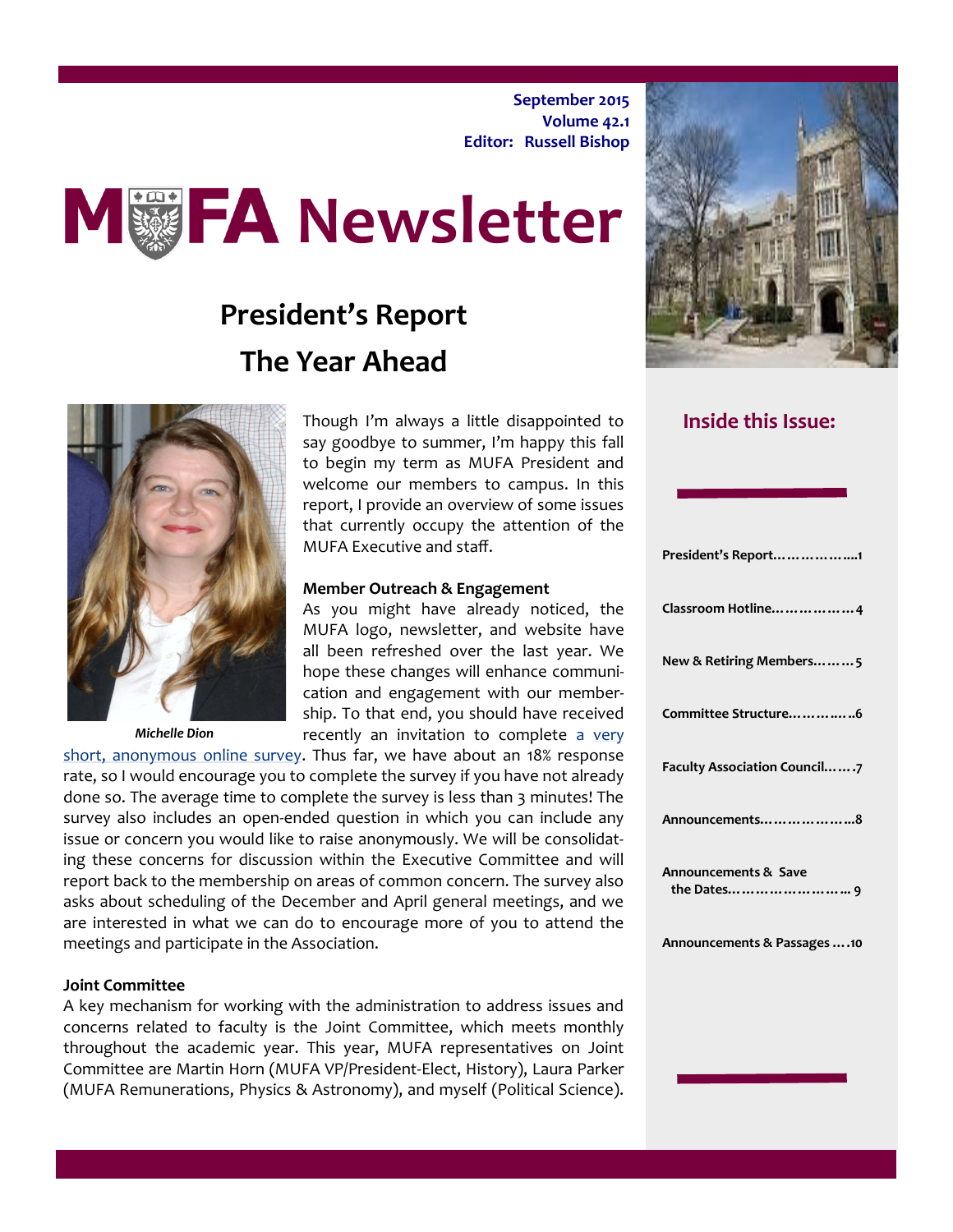During the fall term, the administration will be represented by Susan Denburg (Acting Provost & Vice-President, Academic, July 1-December 31, and Psychiatry), Roger Couldrey (Vice-President, Administration), and Susan Searls Giroux (Associate Vice-President, Faculty and English & Cultural Studies). David Wilkinson (Provost, Vice-President, Academic and Materials Science & Engineering) will return to Joint Committee in January 2016 after his research leave. In my experience, Joint Committee has been a place for productive discussion and problem solving, and I have similar expectations for the coming year.

#### **Administrative Organization & Change**

There are several on-going searches to identify replacements for senior administrators who have vacated or will vacate their posts. In addition, several senior administrative positions are currently held by Acting administrators as replacements for leaves or while searches are on-going. Of particular importance and relevance are current searches, for which members should feel free to submit feedback:

- [Selection Committee](http://www.mcmaster.ca/univsec/VP_DeanHealthSci/committee.cfm) for new Dean and Vice-President of the Faculty of Health Sciences [\(how to submit feedback\)](http://www.mcmaster.ca/univsec/VP_DeanHealthSci/communication.cfm)
- [Selection Committee](http://www.mcmaster.ca/univsec/VP_Research/committee.cfm) for new Vice-President, Research [\(how to submit feedback\)](http://www.mcmaster.ca/univsec/VP_Research/communication.cfm)
- [Selection Committee](http://www.mcmaster.ca/vpacademic/documents/SelCteDeanSocSci-final.pdf) for new Dean of Social Sciences

Also on-going this fall will be the work of the Task [Force on Future Directions for the Faculties of](http://www.mcmaster.ca/vpacademic/documents/ThreetaskforcememoDWilkinsonMay262015.pdf)  [Humanities, Social Sciences and Science.](http://www.mcmaster.ca/vpacademic/documents/ThreetaskforcememoDWilkinsonMay262015.pdf) The Task Force is charged with responding to the [questions outlined in an earlier letter from the](http://www.mcmaster.ca/vpacademic/documents/ALetterfromtheDeansofHumanitiesScienceandSocialSciences.pdf)  [Deans of the three Faculties,](http://www.mcmaster.ca/vpacademic/documents/ALetterfromtheDeansofHumanitiesScienceandSocialSciences.pdf) which included the potential reorganization of the Faculties. It is no secret that two of the three Faculties face significant revenue shortfalls, which the adoption of the [New Budget Model](http://budgetmodel.mcmaster.ca/) does little to alleviate. It is important that any reorganization, if seriously considered, be driven by real programmatic synergies and opportunities rather than economic considerations and that faculty input be broad and thorough. McMaster cannot hope to maintain its reputation as a top Canadian research university if it abandons its commitment to offering

a full range of high quality educational opportunities informed by outstanding faculty research.

#### **University Finances & New Budget Model**

MUFA has not convened its Budget Advisory Committee (BAC) for several years. Meanwhile, McMaster has implemented its New Budget Model, which is a form of activity-based budgeting, and the Province is currently reviewing its [University Funding Formula](http://www.tcu.gov.on.ca/pepg/audiences/universities/uff/about_consultation.html) (see related [Consul](http://www.tcu.gov.on.ca/pepg/audiences/universities/uff/uff_ConsultationPaper.pdf)[tation Paper\).](http://www.tcu.gov.on.ca/pepg/audiences/universities/uff/uff_ConsultationPaper.pdf) To help understand these recent and future changes, MUFA is re-convening its Budget Advisory Committee (BAC). In 2015-16, the BAC will be led by MUFA Executive Committee member Arthur Sweetman (Economics), and the Committee will be preparing a report to be shared with the membership in late spring. Previous reports of the MUFA-BAC are available on [our website.](http://macfaculty.ca/archives/)

#### **Systems Renewal**

Last year, the University rolled out its new finance, human resources, and student administration systems under the banner Mosaic. While the new systems offer the potential for enhanced efficiency, some faculty members encountered difficulties and some downloading of work. This year, the University is [migrating all faculty mem](http://dailynews.mcmaster.ca/article/migration-to-new-email-system-continues/)[bers on UnivMail to a new email system](http://dailynews.mcmaster.ca/article/migration-to-new-email-system-continues/) managed by the Faculty of Health Sciences Computer Ser-vices Unit (CSU). The new system, [MacMail,](http://macmailhelp.mcmaster.ca/) uses Microsoft Exchange 2010. In the former email system, faculty members had the ability to use various protocols, including POP, SMTP and IMAP, to integrate their McMaster email into a variety of different workflows. In the new system, after some prodding from MUFA, POP and IMAP have been enabled, and SMTP is available on campus or via VPN. However, faculty members who have developed customized workflows using specialized tools may experience significant disruptions to their email workflows or may need to abandon tools they have used for years due to the limitations of the new system.

In addition, the University plans to rely solely on the [Microsoft Exchange Server/Outlook calendar](http://dailynews.mcmaster.ca/article/mcmaster-to-switch-calendaring-systems-on-october-30/)[ing system after October 30.](http://dailynews.mcmaster.ca/article/mcmaster-to-switch-calendaring-systems-on-october-30/) Unfortunately,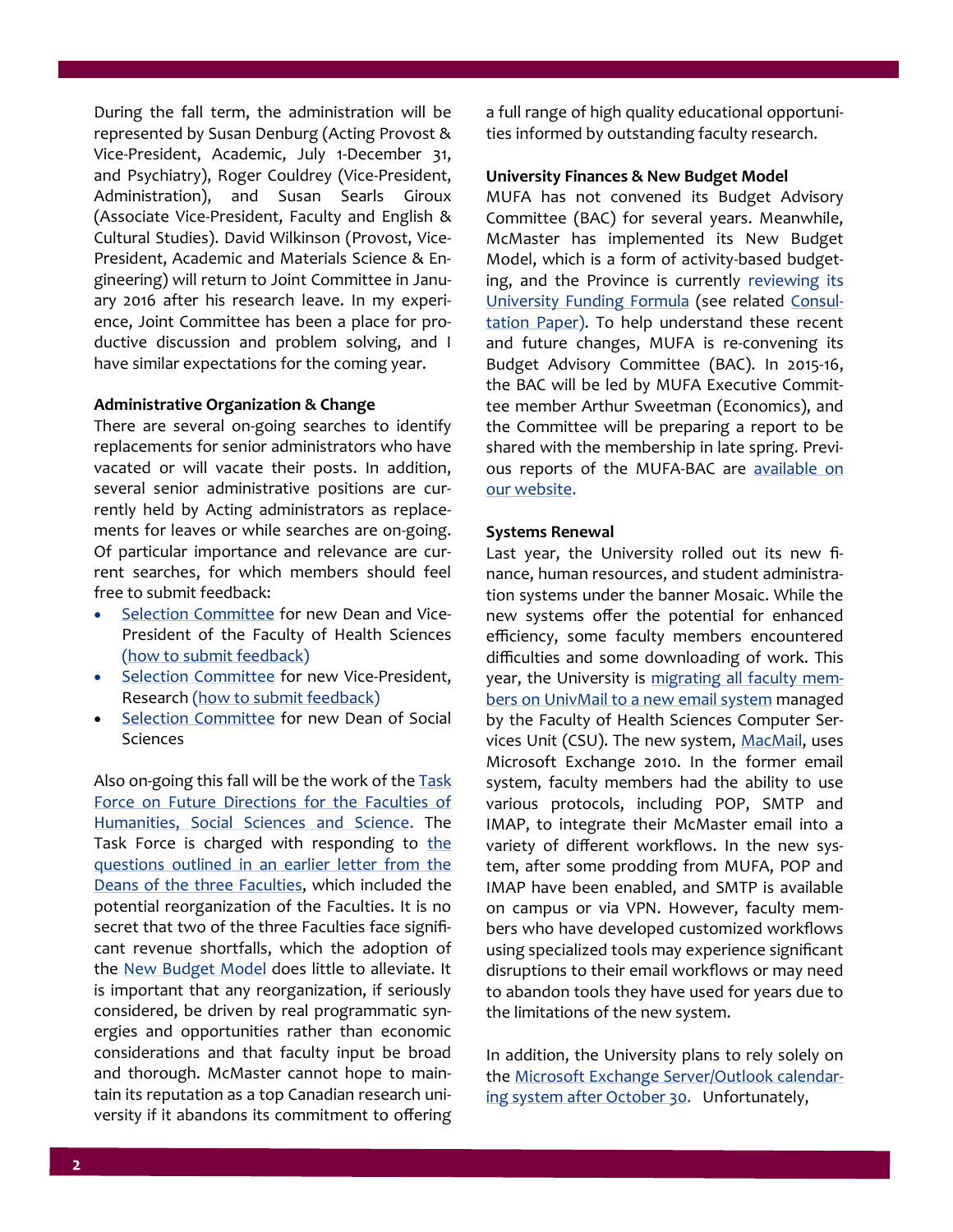features such as iCal, which would facilitate integration with external tools like Google calendar, have not been enabled (though they are technically available). This means that those of us who have come to rely on free and flexible options will not be able to integrate our McMaster calendars into our existing calendaring tools. As these changes are implemented, please let us know of any difficulties you encounter.

#### **Faculty Teaching & Workload Issues**

Over the last year, a number of University and Faculty policies have been created or revised, or undocumented practices have been made explicit in guidance documents. For example, the Provost posted a **Protocol on Faculty Recovery** [for Teaching Release.](http://www.mcmaster.ca/vpacademic/documents/Protocol_on_Faculty_Recovery_for_Teaching_Release-Nov2014.pdf) In response to faculty member concerns about the Protocol that MUFA brought to Joint Committee, the Provost later clarified that the Protocol was intended as "guidelines with the Responsible Executive… having the discretion to alter these arrangements in special circumstances" (see [clarifica](http://www.mcmaster.ca/vpacademic/documents/Protocol_on_Faculty_Recovery_for_Teaching_Release-Provost-Memo-Feb-2015.pdf)[tion\).](http://www.mcmaster.ca/vpacademic/documents/Protocol_on_Faculty_Recovery_for_Teaching_Release-Provost-Memo-Feb-2015.pdf) Similarly, most Faculties have adopted formal workload policies consistent with the Provost's [Statement on Balancing Teaching, Re](http://www.mcmaster.ca/vpacademic/documents/Balancing%20Contributions%20at%20McMaster%20-%20April,%202014.pdf)[search and Service Contributions for Tenure](http://www.mcmaster.ca/vpacademic/documents/Balancing%20Contributions%20at%20McMaster%20-%20April,%202014.pdf)-[Stream Faculty Members.](http://www.mcmaster.ca/vpacademic/documents/Balancing%20Contributions%20at%20McMaster%20-%20April,%202014.pdf) The administration has assured MUFA that the adjustment of the distribution of workload from the norms established in the "yellow document" will not become the norm. On the one hand, flexible policies can be useful when unexpected or extraordinary circumstances arise. On the other hand, they can also create opportunities for abuse if not applied consistently and transparently.

This year, we will also be likely to revisit the allocation of Teaching Professors at McMaster. The Faculty of Health Sciences has no limit on the number of Teaching Professors it can hire. Other Faculties are limited to a fixed number. In most other Faculties, there has not yet been demand to increase the number of these positions beyond the current levels, in part because Faculties are not always replacing vacated positions due to budget constraints. MUFA articulated its position on the relative number of Teaching Professors in its [February 2014 newsletter](http://www.mcmaster.ca/mufa/documents/Feb-March2014_002.pdf) (see

the last paragraph, in particular). I invite interested members to provide us with your perspective.

#### **Benefits and Pension**

MUFA has been working and will continue to work on two important developments related to faculty benefits in this non-negotiation year. First, the University is currently preparing a request for bids for its employee health, dental, and long-term disability insurance programs for the first time in many years. Past-President Rafael Kleiman (Engineering Physics) has been meeting with Human Resources representatives and the consultant preparing the call for bids to ensure that faculty coverage and benefits not covered in our collective agreement meet our members' needs. Second, Michel Grignon (Health, Aging & Society and Economics) has been attending meetings of the plenary group organized by OCUFA and COU that has been discussing the proposed Jointly-Sponsored Pension Plan (JSPP). Given the move in our recent remuneration agreement to 50-50 contributions and the current solvency relief, a JSPP of the sort proposed by the plenary working group is likely to yield neither significant savings nor better benefits for members. However, in the interest of monitoring the discussions and planning for every eventuality, Michel and Martin Horn (VP & President-elect, History) will be attending an additional two-day meeting this fall in which the design details of the proposed JSPP will be discussed. OCUFA maintains a [website with more](http://www.ocufapensionreview.ca/)  [detailed information](http://www.ocufapensionreview.ca/) about the proposal. I want to assure our members that no change to the pension plan will be entertained without extensive and meaningful consultation with them. The proposed rules would require employee groups to vote to approve any changes. MUFA's priority is to monitor this process and position the Association to protect our members' accumulated and future pension rights.

#### **Judicial Review of DSB Tribunals**

Over the last year, court filings in Ontario Superior Court in the Judicial Review of the University Tribunal under the University's former Anti-Discrimination Policy have proceeded, with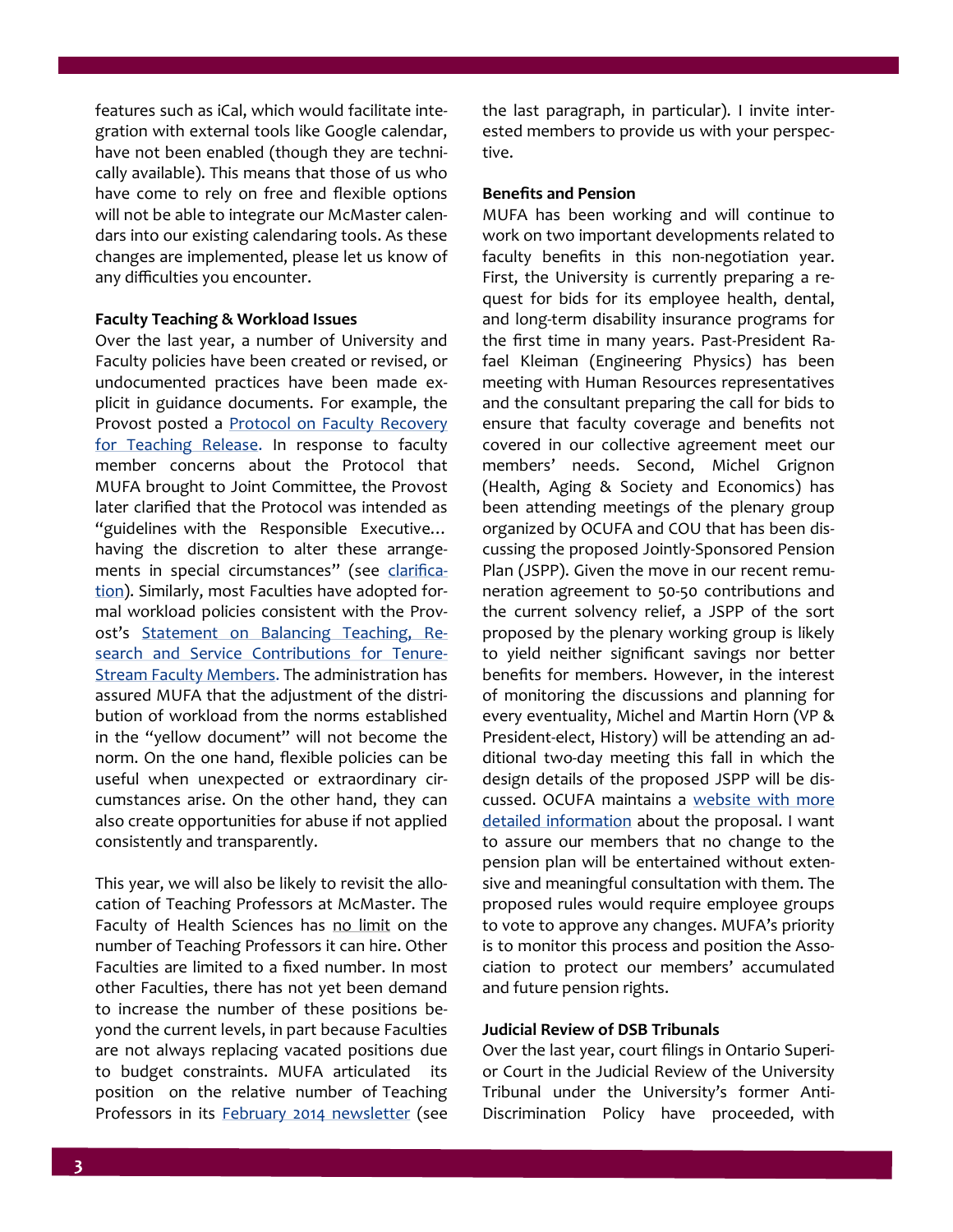some significant movement in the proceedings over the summer. While the Applicants have filed their initial briefs, the University has not yet filed its response, which is due October 23, 2015. Once both sets of documents are available, we will be making copies available on the MUFA website. The current court schedule indicates that the Court hearing will be April 25-28, 2016. In addition, most (if not all) of the remaining recommendations of the Tribunal have been completed (or will be by the end of September). The most significant of these was the review and revision of the related policy, renamed "[Discrimination, Har](http://www.mcmaster.ca/policy/General/HR/Discrimination_Harassment_Sexual_Harassment-Prevention&Response.pdf)[assment & Sexual Harassment: Prevention and](http://www.mcmaster.ca/policy/General/HR/Discrimination_Harassment_Sexual_Harassment-Prevention&Response.pdf)  [Response."](http://www.mcmaster.ca/policy/General/HR/Discrimination_Harassment_Sexual_Harassment-Prevention&Response.pdf) The revised policy became effective July 1, 2015. I encourage all faculty members to become familiar with the new policy, which is scheduled to be reviewed and revised again in two years.

As you might imagine, new issues or concerns likely will arise as the year progresses. Our members are fortunate to have the support of conscientious MUFA staff members who are available to answer questions. The MUFA Executive Committee also meets every two weeks to discuss and propose solutions to problems brought to their attention by the membership. While many members may only think of MUFA when they face a problem or have a question, the Association also plays a role in our collegial governance at McMaster and benefits from the large number of you who volunteer your time not only in service of the Association but also the University. It is this collegiality and interest in the common good that has made my own involvement in MUFA so rewarding. I hope you likewise feel welcome to attend our meetings and get involved.

> *Michelle Dion MUFA President*

## **Classroom Hotline**

Instructors should call the classroom hotline at extension **23073** for issues such as replenishment of chalk or erasers, damaged seats/ tablets, no lighting, etc.

#### Email: [clerks@mcmaster.ca](mailto:clerks@ppims.serivces.mcmaster.ca)

Website: Submit a work request thru the Facility Services AiM Work Management system via

<http://aappsrvr.mcmaster.ca/facilityservices/> Automatic work status updates are provided when an email address is entered into the request.

 **It is important for all written correspondence to highlight in the description this is a Classroom Hotline request. This will distinguish the problem so it can be prioritized.** 

For scheduling issues or disconnects between class size and classroom capacity, call the Registrar's Office, at ext. 24453 or [book](mailto:bookings@mcmaster.ca)[ings@mcmaster.ca](mailto:bookings@mcmaster.ca)

The Classroom Hotline is answered Monday to Friday, 8:30 a.m. to 4:30 p.m. Leave a message on the voice mail as a Customer Service Clerk may be assisting another Customer. Calls outside of these hours will be answered on the next business day. Immediate classroom emergencies that occur after 4:30 p.m. - such as no heat, locked classroom, broken water pipes - should be reported to Security at ext. 24281.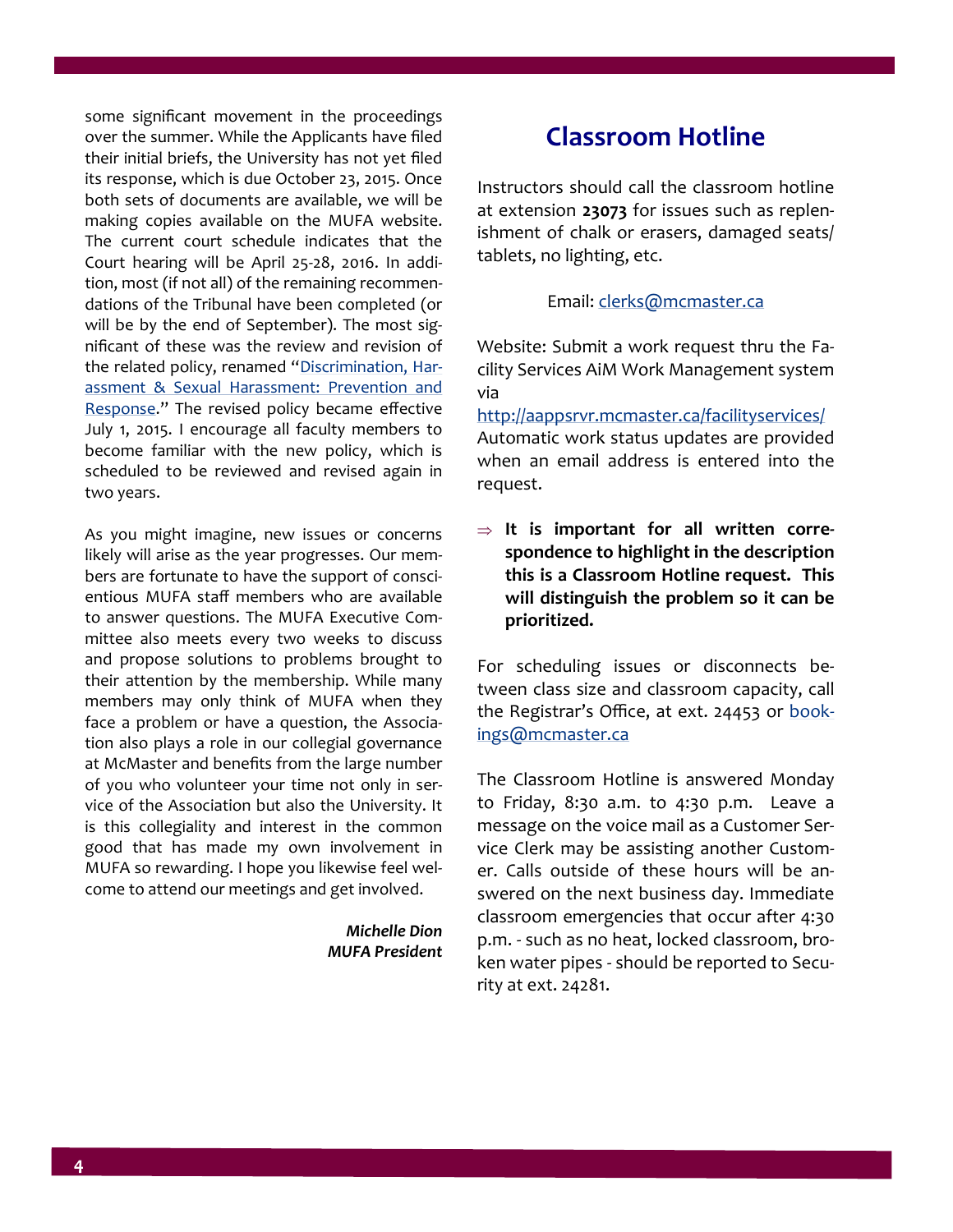## **Welcome New Members**

**Michael Amlung** Psychiatry & Behavioural Neurosciences **Elizabeth Alvarez** Clinical Epidemiology & Biostatistics **Laura Anderson** Clinical Epidemiology & Biostatistics **Jonathan Bradley** Engineering Physics **Janice Chaplin** School of Social Work **Phillipa Chong** Sociology **Claudia Emerson** Philosophy **Paula Gardner** Communication Studies & Multimedia

**Zhen He Economics Joanne Heritz** Political Science **Zeinab Hosseinidoust** Chemical Engineering **Lisa Kaida** Sociology **Lesley MacNeil** Biochemistry & Biomedical Sciences **Inder Marwah** Political Science **Asa McKercher** History **Greig Mordue** Economics & School of Engineering Practice **Katherine Nastovski** School of Labour Studies

**Jessica Nicholson** Human Resources & Management **Sameer Parpia** Oncology & Clinical Epidemiology & Biostatistics **Stacey Ritz** Pathology & Molecular Medicine **Rizwan Tahir** Economics **Philip Van Huizen** History **Adam Van Tuyl** Mathematics & Statistics **Andrea Zeffiro** Communication Studies & Multimedia

## **Best Wishes to Retiring MUFA Members**

We wish to extend best wishes to those who have retired during the academic year. We look forward to seeing them at the annual lunch in their honour (**November 10th, 2015)** hosted jointly by the Presidents of the University and the Faculty Association.

**Joseph Adamson** English & Cultural Studies **Regina Browne** Nursing **Margaret Denton** Health, Aging & Society & Sociology **John D. Eyles** Geography & Earth Sciences **Evan Woodruff Haley** Classics **Gordon Irons** Materials Science & Engineering **Bernice Kaczynski** History **Pavlos Kanaroglou** Geography & Earth Sciences **Michael Kliffer** French

**Manfred Kolster** Mathematics & Statistics **John Leach** Economics **Maung Min-oo** Mathematics & Statistics  **William Morris**  Geography & Earth Sciences **Gabriel Moyal** French **Henry Nelles** History **Geoff Norman** Clinical Epidemiology & Biostatistics **Colin Nurse** Biology **Linda O'Mara** Nursing

**Walter Peace** Geography & Earth Sciences **Jane Rush** French **John David Russell** Medicine **Harry Shannon** Clinical Epidemiology & Biostatistics **Wendy Sword** Nursing **Catherine Tompkins** Nursing **Mark Vorobej** Philosophy **David Colin Wilson** Kinesiology **Charlotte Yates** School of Labour Studies & Political Science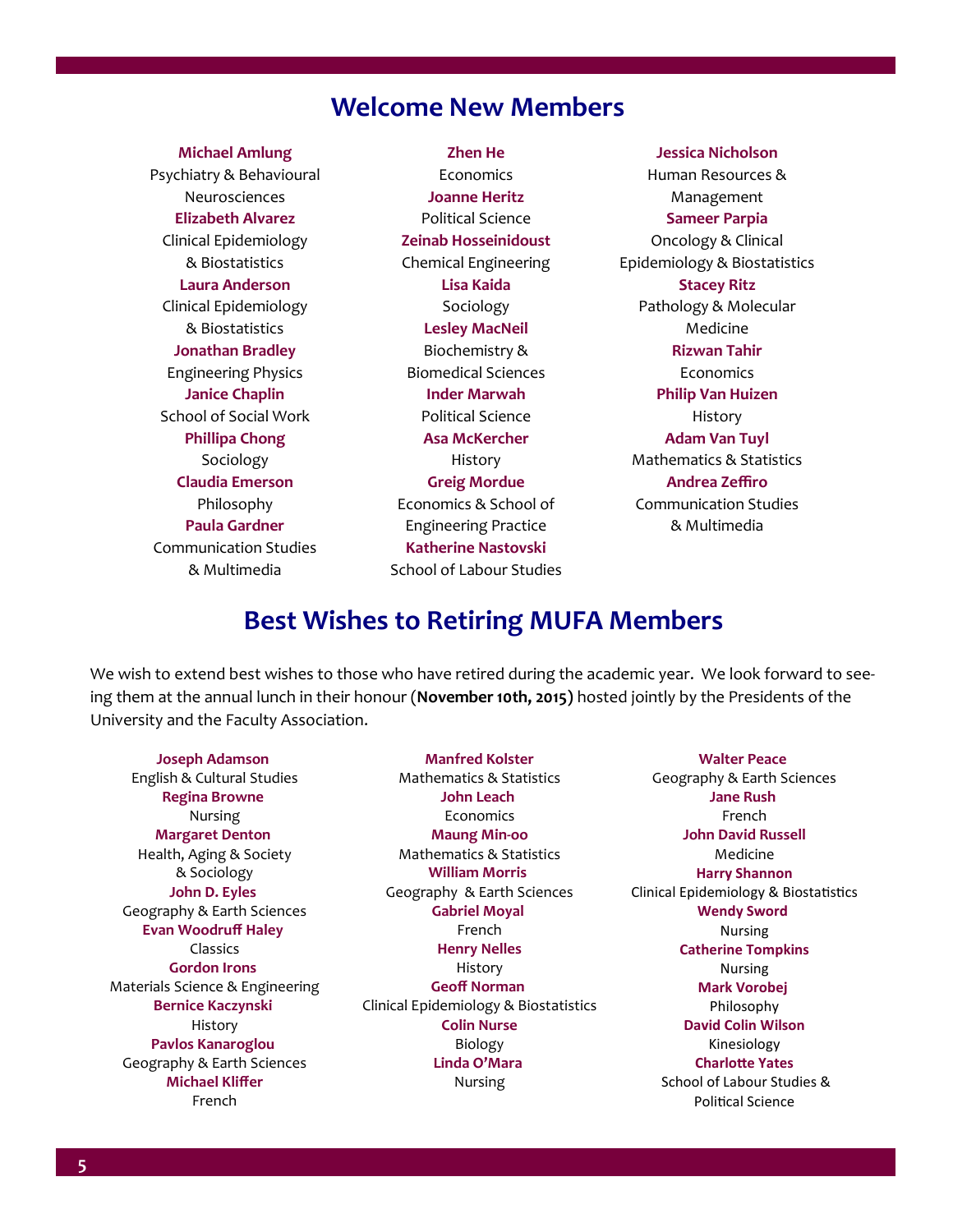# **Committee Structure 2015-2016**

#### **Standing Committees**

**University Committees & Boards**

**\*Chair of Committee Budget Advisory Committee** Arthur Sweetman**\*,** Economics, arthur.sweetman **Academic Affairs** Elkafi Hassini, Operation Management, hassini **Human Rights** Nancy Carter, Nursing, carternm **Joint Committee** Michelle Dion, Political Science, dionm Martin Horn, History, mhorn Laura Parker, Physics & Astronomy, lparker **Membership** Briana Palmer, SOTA, palmerbr **Nominating Committee** Michelle Dion**\***, Political Science, dionm Martin Horn, History, mhorn Rafael Kleiman, Engineering Physics, kleiman Kristen Culver, Nursing, culverk Khalid Nainar, Accounting & Fin Mgt, nainar Narayanaswamy Balakrishnan, Math&Stats, bala **OCUFA Director** Martin Horn, History, mhorn **Pension Committee** Trevor Chamberlain, Fin & Bus Econ, chambert Sherman Cheung, Fin & Bus Econ, scheung Michelle Dion, Political Science, dionm Michel Grignon**\***, Economics & Health, Aging & Society, grignon Martin Horn, History, mhorn Marc-Andre Letendre, Economics, letendre **Public Relations** Russell Bishop, Biochem & Biomed Sci, bishopr **Remuneration** Laura Parker, Physics & Astronomy, lparker **Special Enquiries & Grievances** Nicholas Kevlahan, Math & Stats, kevlahan **Tenure/Permanence** Qiyin Fang, Engineering Physics, qfang **Treasurer** Lilian Chan, Acct & Fin Mgt, ylchan **Returning Officer** Matheus Grasselli, Math & Stats, grasselli

**Copywright Working Group** Sara Bannerman, (observer) Comm Studies & Multimedia, banners **Enrolment Management Team** Michelle MacDonald, Biochem & Biomed Sci, macdonml **Honour M Selection Committee** Nancy Carter, Nursing, carternm **McMaster Children's Centre** Rachel Zhou, Social Work, zhoura **Parking Appeal Board** Trevor Chamberlain, Fin & Bus Econ, chambert **Pension Trust**  Trevor Chamberlain, Fin & Bus Econ, chambert Sherman Cheung, Fin & Bus Econ, scheung Marc-Andre Letendre, Economics, letendre **President's Advisory Cte on Building an Inclusive Committee** Nancy Bouchier, History, bouchier **President's Advisory Committee on Relations with Community** Daniel Goldreich, Psychology, goldrd **President Advisory Cte on Transportation & Parking** Nancy Carter, Nursing, carternm Trevor Chamberlain, Fin & Bus Econ, chambert **Rudy Heinzl Award for Excellence Committee**

## **Ad Hoc Association & University Committees**

Michelle MacDonald, Biochem & Biomed Sci, macdonml

**PACBIC's Employment Equity Working Group** Juliet Daniel, Biology, danielj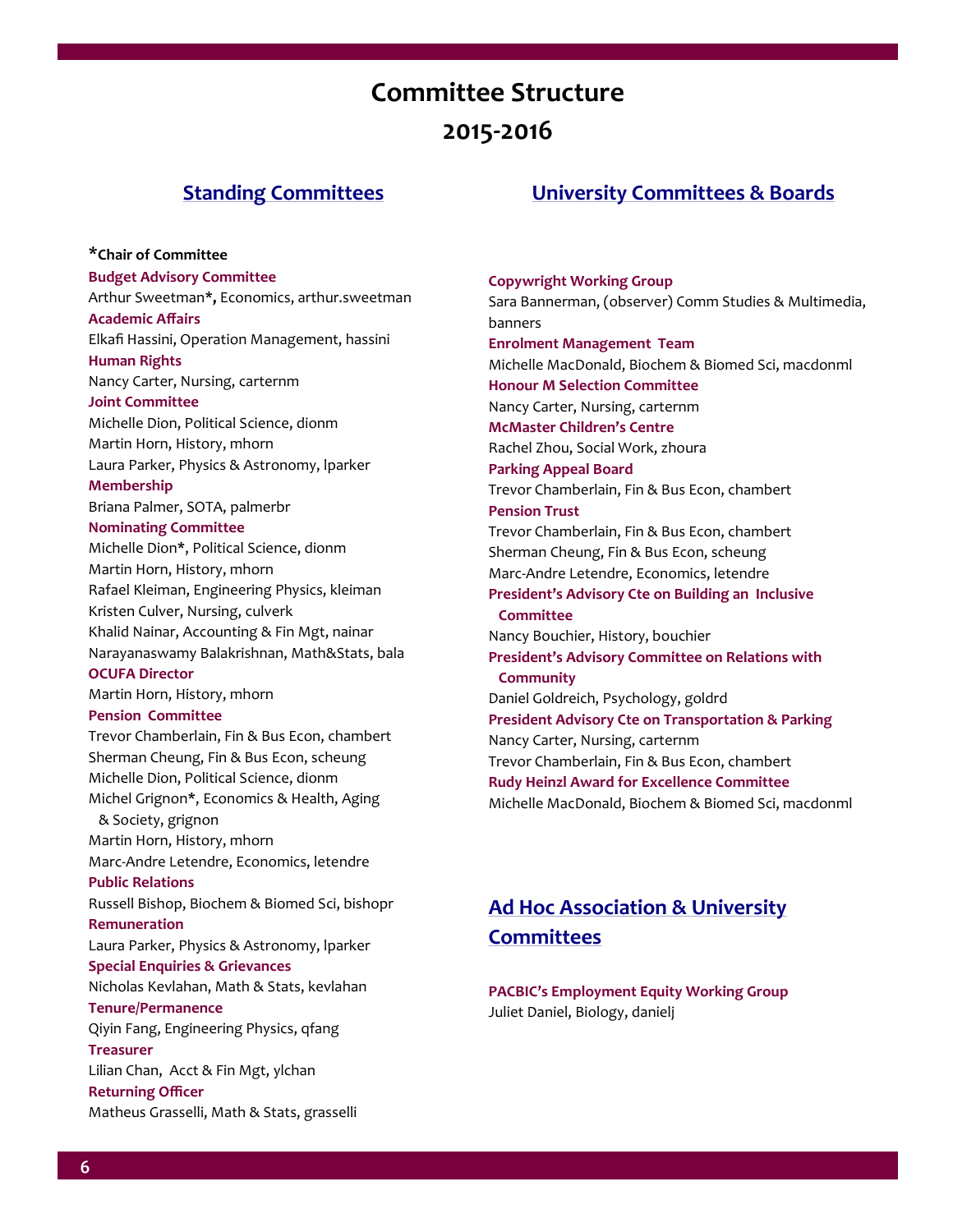## **Faculty Association Council**

**Acct & Fin Mgt** Lilian Chan, ylchan **Anthropology Anne Herring, herring School of the Arts** Sally McKay, mckay **Biochemistry & Chemical Engineering** Kim Jones, kjones **Chemistry &Chemical Biology Adam Hitchcock, aph Civil Engineering Ioannis Tsanis, tsanis Classics** Michele George, georgem **C E & B** Harry Shannon, shannonh **Communication Studies & Multimedia** Philip Savage, savagep **Computer & Software** Antoine Deza, ,deza **Economics** Martin Dooley, dooley **Elec & Comp Eng** Natalia Nikolova, talia **Engineering Physics** Rafael Kleiman, kleiman **Engineering Technology,** Konstantinos Apostolou, **School of apostol English & Cultural Stds** Mary Silcox, silcox **Family Medicine Helen McDonald, mcdonal Fin & Business Economics** Narat Charupat, charupat **French** Nicholas Serruys, serruys **Geography & Earth Sci** Robert Wilton, wiltonr **Health Policy & Mgt** Glen Randall, randalg **History Nancy Bouchier, bouchier Human Resources & Management Aaron Schat, schat Kinesiology** Krista Madsen, madsenk **Labour Studies** Robert Storey, storeyr

**Biomedical Sci** Russell Bishop, bishopr **Biology** Pat Chow-Fraser, chowfras

**Library** Wade Wyckoff, wyckoff **Linguistics & Languages** Ivona Kucerova, kucerov **Marketing** Sourav Ray, sray **Materials Science** Mor Baram, baramm **Mathematics & Stats** Miroslav Lovric, lovric **Mechanical Eng** Gary Bone, gary Medicine **Karen Beattie**, Karen.beattie@camris.ca **Medical Physics & Applied Radiation Sciences** Hao Peng, penghao **Nursing** Yvonne Lawlor, awlory **Obstetrics & Gyn** Derek Lobb, obbd **Operations Mgt** Elkafi Hassini, assini **Pathology & Mol Med** Laurie Doering, doering **Pediatrics** Sandeep Raha, ahas **Philosophy** Violetta Igneski, igneski **Physics & Astronomy** Maikel Rheinstadter, rheinstadter Political Science **Greg Flynn, flynn Psychiatry & Behav Neuro** Lennard Niles, niles **Psychology, Neuro & Behaviour** Deda Gillespie, dgillespie **Radiology** Eli Tshibwabwa, tshibwab **Rehabilitation Science**s Lilian Coman, comanl **Religious Studies** Anders Runesson, runess **Social Work** Jane Aronson, aronsonj **Sociology** Neil McLaughlin, nmclaugh **Strategic Management** Hongjin Zhu, huhong **Surgery** Frank Baillie, baillief

#### **Observers Needed**

**Required:** members of the Faculty Association—yes, RETIREES also qualify—to serve as observers for appeal and grievance hearings. The role of the Observer is to report on the adequacy of the procedures, with a view to making recommendations to improve relevant policies, not to comment on the conduct or the judgement of the tribunal. Hearings usually take place over one or two days. For more information, send us an email at [\(mufa@mcmaster.ca\)](mailto:mufa@mcmaster.ca) or call us (905) 525-9140 ext. 24682/20297, or visit us in (HH 103A).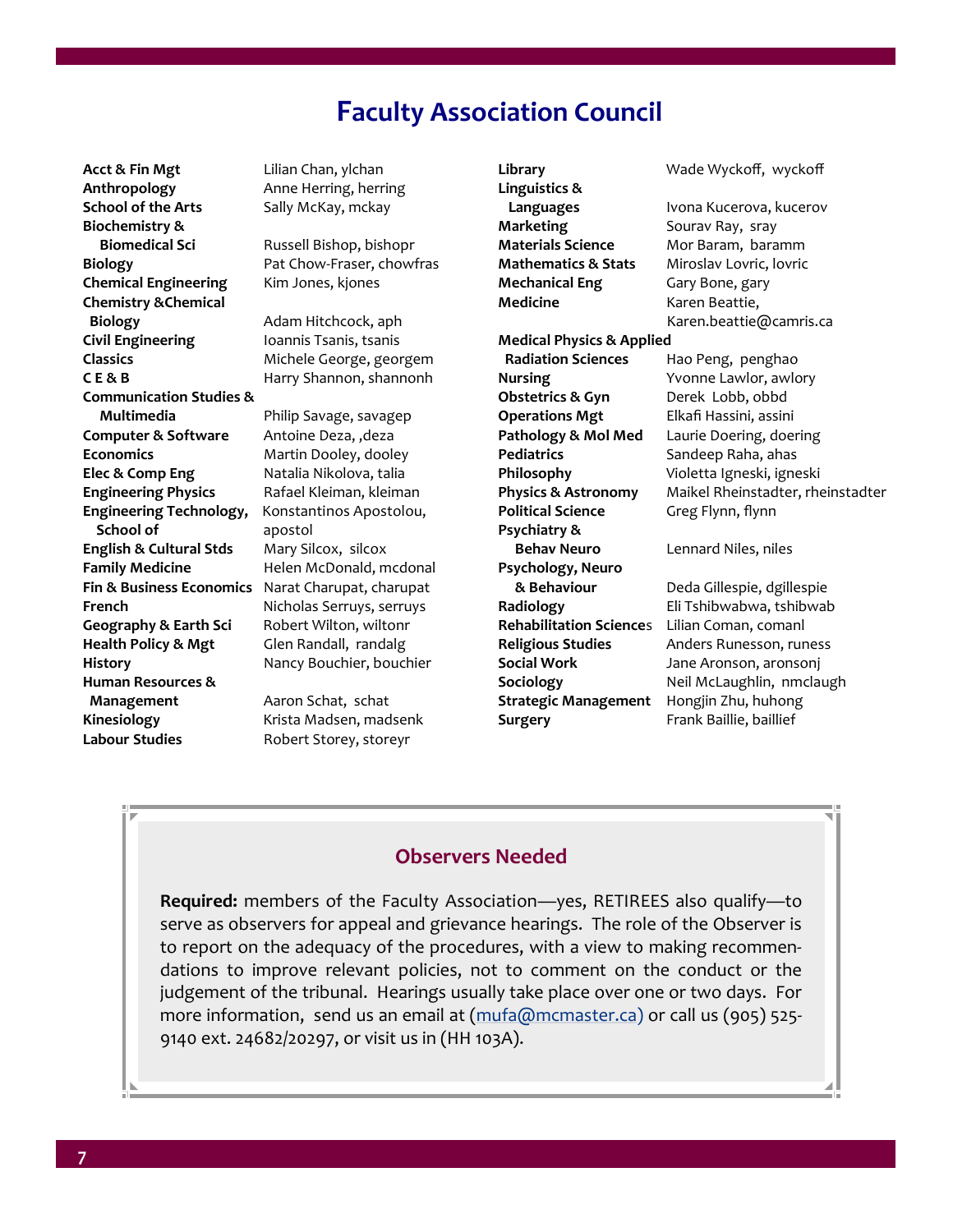## **McMaster Alumni Association 2016 Travel Program**

Dear MUFA Members & Friends of MUFA,

It gives us great pleasure to introduce the 2016 McMaster Alumni and Friends Travel Program! We invite you to [Discover Your MAC Adventure](http://alumni.os.mcmaster.ca/s/1439/index.aspx?sid=1439&gid=1&pgid=1009) by joining fellow alumni and friends as we embark on this irresistible line-up of once-in-alifetime trips to some amazing destinations.

Enjoy the worry-free convenience and value of group travel while sharing your dream vacation among like-minded travellers. Working with reputable travel partners, each known for their deluxe travel programs and expert assistance, we've selected quality, exciting, adventurous trips, enhanced by knowledgeable lecturers and experienced travel directors, offering built in educational experiences not often found through larger group travel. [Click here](http://alumni.os.mcmaster.ca/s/1439/index.aspx?sid=1439&gid=1&pgid=1990) to view the 2016 McMaster Alumni and Friends Travel Brochure.

To request a 2016 travel brochure, or additional information on any of our trips, please contact the Travel Alumni Officer at (905) 525-9140 ext. 24882 or email [mactrav@mcmaster.ca.](mailto:mactrav@mcmaster.ca)

There is a lot of world out there to see, are you coming?

Sincerely,

McMaster Alumni Association

## **Trial Membership offer University Club of McMaster**

The University Club is offering trial membership for Faculty (no membership fees, until July 1, 2016). This offer does not apply to current members.

Individuals who are interested should contact Al Mercato, Club Manager, by email at [mercato@mcmaster.ca](mailto:mercato@mcmaster.ca) or by telephone at the University Club - 905-525-9140, extension 23246 to obtain an application form and other details about the club. Alternately, the application and information is available on the Club's website

Member Benefits of the University Club of McMaster:

- Use of the Club dining facilities and attending special events.
- Reciprocal signing privileges to the Dundas Valley Golf and Curling Club. UC members are permitted to play golf on their "short course" (this fee is \$15), and a reduced golf Initiation fee for University Club members.
- Reciprocal signing privileges to the Royal Hamilton Yacht Club.
- Discount membership at the Royal Botanical Gardens (RBG).
- Discount rate at the Holland Park Garden Gallery.
- Discount rate at the Westdale Florist.
- Reciprocal arrangements at faculty clubs across Canada and the US.

Thank you for your assistance.

Best regards,



**Al Mercato**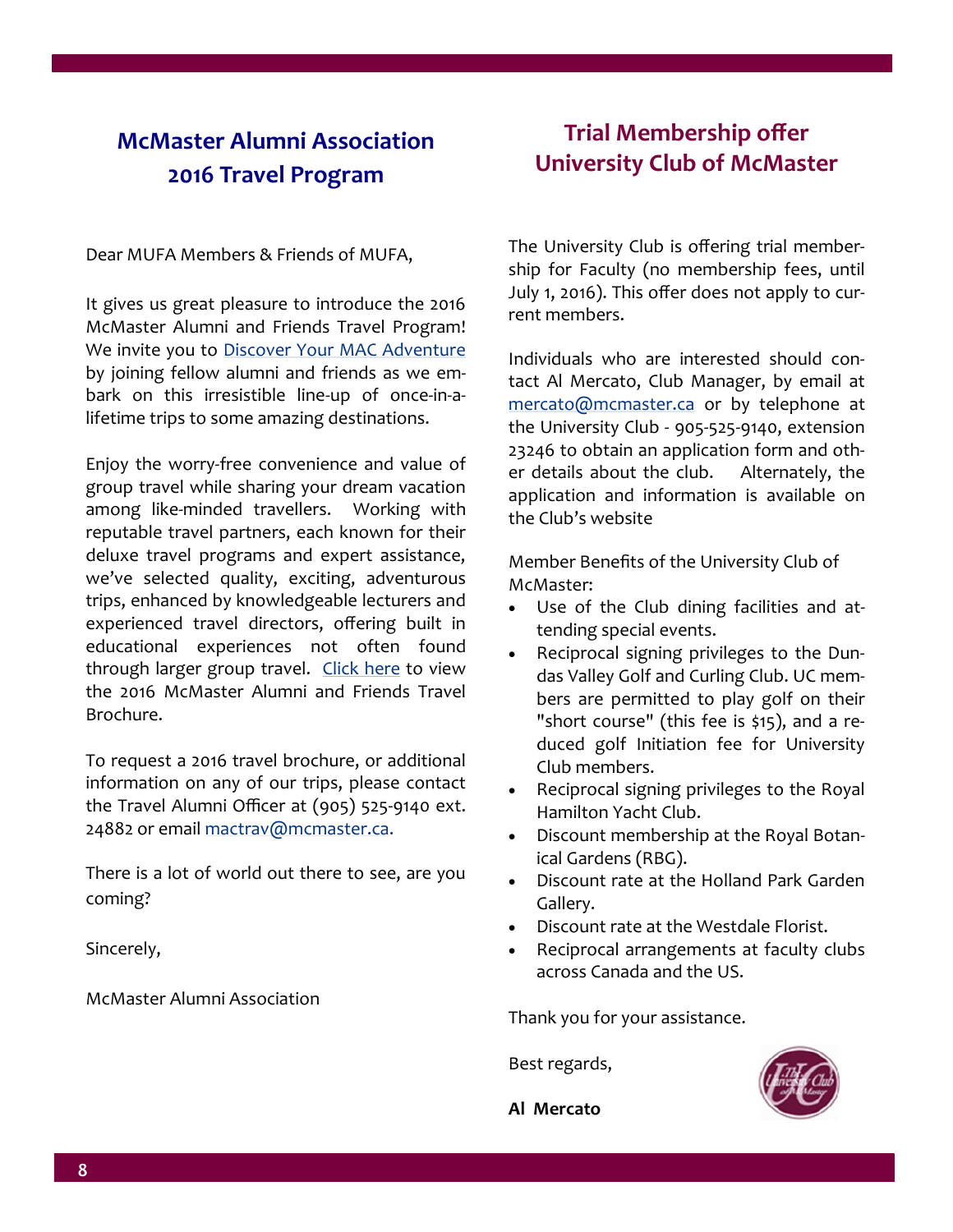

# **Know your Policies**

On June 4th, 2015 the Board of Governors approved the new Policies listed below. Please take a moment to review them so that you become familiar with them.

 **Policy on Discrimination, Harassment & Sexual Harassment: Prevention and Response:** [http://www.mcmaster.ca/policy/](http://www.mcmaster.ca/policy/General/HR/Discrimination_Harassment_Sexual_Harassment-Prevention&Response.pdf) [General/ HRDiscrimintion\\_ Harass](http://www.mcmaster.ca/policy/General/HR/Discrimination_Harassment_Sexual_Harassment-Prevention&Response.pdf)ment\_Sexual\_HarassmentPrevention& [Response.pdf](http://www.mcmaster.ca/policy/General/HR/Discrimination_Harassment_Sexual_Harassment-Prevention&Response.pdf) 

 **Policy on Workplace Accommodation and Guide & Procedures on Workplace Accommodation:** [http://www.mcmaster.ca/](http://www.mcmaster.ca/policy/Employee/WorkplaceAccommodationPolicy-2015.pdf) [policyEmployeeWorkplaceAccommoda](http://www.mcmaster.ca/policy/Employee/WorkplaceAccommodationPolicy-2015.pdf)[tionPolicy](http://www.mcmaster.ca/policy/Employee/WorkplaceAccommodationPolicy-2015.pdf)-2015.pdf and [http://](http://www.mcmaster.ca/policy/Employee/WorkplaceAccommodationGuide-Procedures-2015.pdf) [www.mcmaster.ca/policy/](http://www.mcmaster.ca/policy/Employee/WorkplaceAccommodationGuide-Procedures-2015.pdf) [EmployeeWorkplaceAccommoda](http://www.mcmaster.ca/policy/Employee/WorkplaceAccommodationGuide-Procedures-2015.pdf)tionGuide -[Procedures](http://www.mcmaster.ca/policy/Employee/WorkplaceAccommodationGuide-Procedures-2015.pdf)-2015.pdf

 **Pregnancy/Parental Leave for Faculty and MUFA Librarians:** [http://](http://www.mcmaster.ca/policy/faculty/Leaves/SPS_C4-Pregnancy-Parental_Leave-Faculty-MUFA_Librarians.pdf) [www.mcmaster.ca/ policy/faculty/Leaves/](http://www.mcmaster.ca/policy/faculty/Leaves/SPS_C4-Pregnancy-Parental_Leave-Faculty-MUFA_Librarians.pdf) SPS C4-Pregnancy-Parental Leave-Faculty-[MUFA\\_Librarians.pdf](http://www.mcmaster.ca/policy/faculty/Leaves/SPS_C4-Pregnancy-Parental_Leave-Faculty-MUFA_Librarians.pdf)

The MUFA Executive and staff are available to offer help should questions arise about these policies and other University policies and their Execution.

## **REMINDER**

**Benefit Year End:** Please note, the benefit year end is June 30<sup>th</sup>. Please ensure all claims dated from July 1, 2014 to June 30, 2015 are submitted to Sun Life prior to September 30, 2015 . Late claim submissions will not be reimbursed.

For more information on your benefits please visit: [http://www.workingatmcmaster.ca/](http://www.workingatmcmaster.ca/med/document/Benefits-Booklet---121---Active-Faculty---July-1-2013-(Issued-September-2014)-1-40.pdf) [med/document/Benefits](http://www.workingatmcmaster.ca/med/document/Benefits-Booklet---121---Active-Faculty---July-1-2013-(Issued-September-2014)-1-40.pdf)-Booklet---121 --- Active-Faculty---July-1-2013-[\(Issued](http://www.workingatmcmaster.ca/med/document/Benefits-Booklet---121---Active-Faculty---July-1-2013-(Issued-September-2014)-1-40.pdf)-[September](http://www.workingatmcmaster.ca/med/document/Benefits-Booklet---121---Active-Faculty---July-1-2013-(Issued-September-2014)-1-40.pdf)-2014)-1-40.pdf

## **Save the Dates!**

### **MUFA General Meeting**

Wednesday, December 9th, 2015 9:30 a.m. Council Chambers, Gilmour Hall, Room 111

## **MUFA Annual General Meeting**

Monday, April 25th, 2016 3:00 p.m. Great Hall, University Club